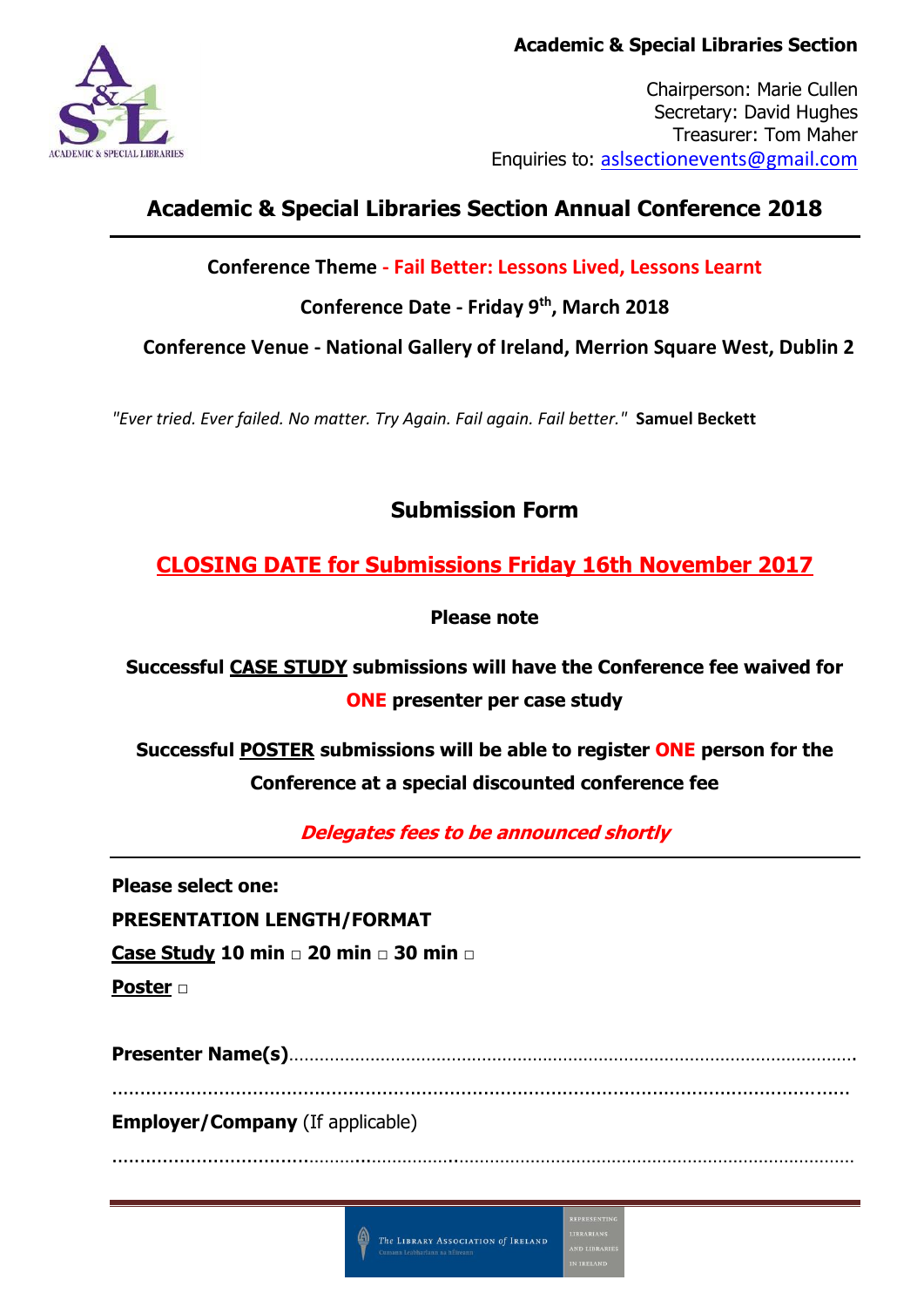#### **Academic & Special Libraries Section**



Chairperson: Marie Cullen Secretary: David Hughes Treasurer: Tom Maher Enquiries to: [aslsectionevents@gmail.com](mailto:aslsectionevents@gmail.com)

#### **Job Title(s)** (If applicable)

**Email**..………………………………………………….………

**Telephone**…………………………………………………...

**Biography (Max 150 words) Please include professional social media details. N.B. If your submission is accepted, this biography will be used in the conference brochure, conference website, social media, and other platforms or outlets**

………..……………………………………………………………………………………………………………………. ………..……………………………………………………………………………………………………………………. ………..……………………………………………………………………………………………………………………. ………..……………………………………………………………………………………………………………………. ………..……………………………………………………………………………………………………………………. ………..……………………………………………………………………………………………………………………. ………..…………………………………………………………………………………………………………………….

## **TITLE of proposed CASE STUDY or Poster**

………..……………………………………………………………………………………………………………………. **ABSTRACT (Max 200 words) N.B. If your submission is accepted, this abstract will be used in the conference brochure, conference website, social media and other platforms and outlets**

………..…………………………………………………………………………………………………………………….

………..……………………………………………………………………………………………………………………. ………..……………………………………………………………………………………………………………………. ………..…………………………………………………………………………………………………………………….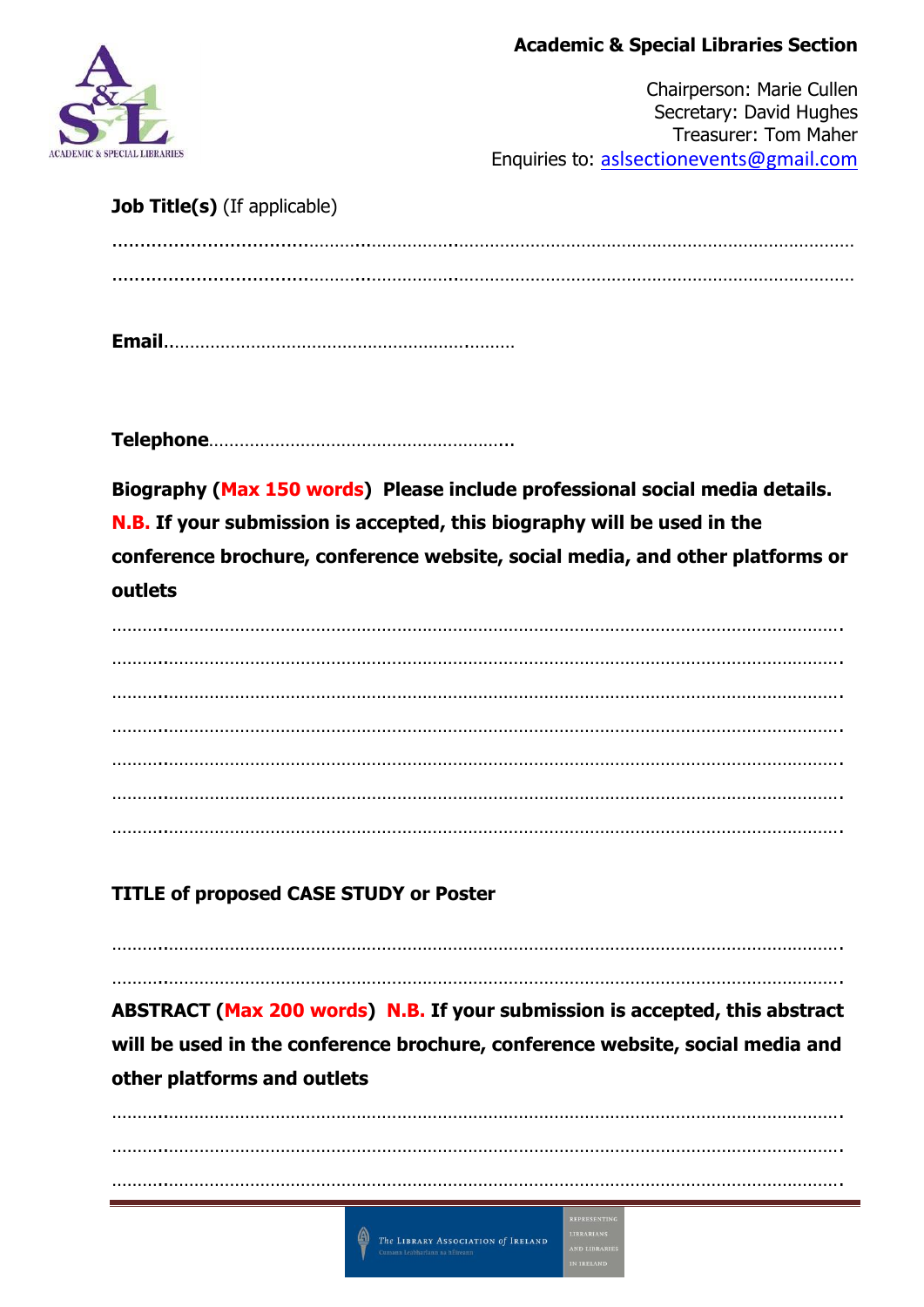#### **Academic & Special Libraries Section**



Chairperson: Marie Cullen Secretary: David Hughes Treasurer: Tom Maher Enquiries to: [aslsectionevents@gmail.com](mailto:aslsectionevents@gmail.com)

………..……………………………………………………………………………………………………………………. ………..……………………………………………………………………………………………………………………. ………..……………………………………………………………………………………………………………………. ………..……………………………………………………………………………………………………………………. ………..…………………………………………………………………………………………………………………….

**SPECIFIC TECHNICAL OR OTHER REQUIREMENTS (Video, sound, embedded files, images, other. Room setup, handouts for delgates, other) Please give details below**

**(Please note the A&SL committee is not in a position to distribute handouts etc. to delegates in advance of the conference)**

………..……………………………………………………………………………………………………………………. ………..……………………………………………………………………………………………………………………. ………..……………………………………………………………………………………………………………………. ………..……………………………………………………………………………………………………………………. ………..……………………………………………………………………………………………………………………. ………..……………………………………………………………………………………………………………………. ………..……………………………………………………………………………………………………………………. ………..…………………………………………………………………………………………………………………….

### **SUBMISSION GUIDELINES**

**Case studies** should be practically based – lasting between 10-30 minutes (as above), on a completed or current project/service/initiative that fits in with the conference theme. Presentations should be created in PowerPoint and saved as either PowerPoint or as a PDF

**Posters** should be of **A1 size**, portrait style, and professionally printed. Posters should not be mounted on a rigid backing as they will be displayed on poster display boards